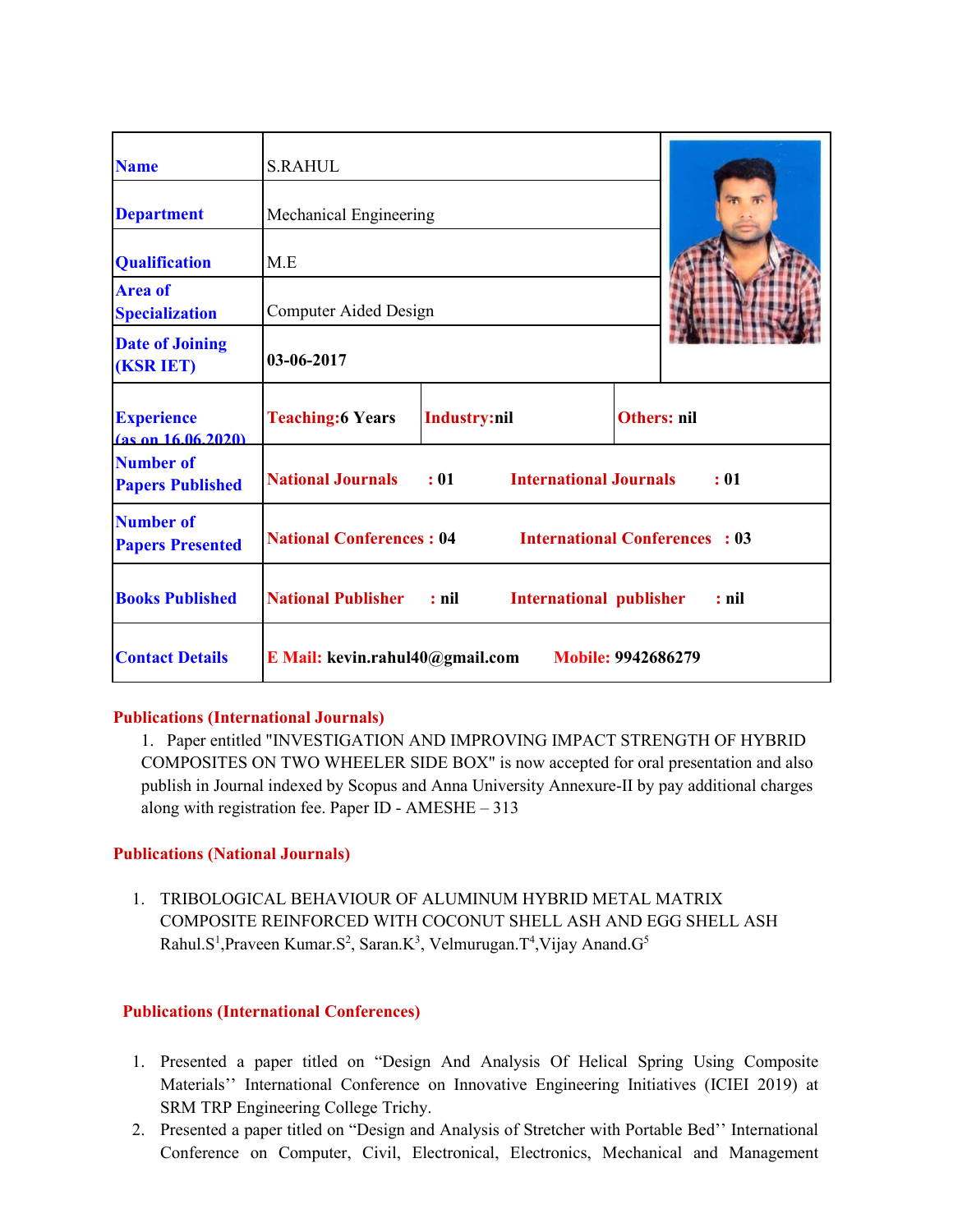I3C2E2M 2017, Sri Sai Ranganathan Engineering College, Coimbatore.

3. Paper entitled "INVESTIGATION AND IMPROVING IMPACT STRENGTH OF HYBRID COMPOSITES ON TWO WHEELER SIDE BOX" is now accepted for oral presentation and also publish in Journal indexed by Scopus and Anna University Annexure-II by pay additional charges along with registration fee. Paper ID - AMESHE – 313

#### **Publications (National Conferences)**

- 1. Presented a paper titled on "Tribological study of aluminum nano particles" in National conference on emerging trends in mechanical engineering at KSR College of technology, Namakkal.
- 2. Presented a paper titled on "Fabrication of Tri Engine Compressor at Nandha College of engineering, Coimbatore sponsored by ISTE, ISME & JOET.
- 3. Participated in the one day national level national conferences held on"characterization and application of composite materials" conducted by N.S.N College of Engineering and Technology, Karur.
- 4. Participated in a national level conferenceon "RECENT ADVANCEMENT IN MECHANICAL ENGINEERING"conducted by K.S.Rangasamy College of Technology,Tiruchengode.

#### **Books /Instruction materials/monograms published**

| S.No | <b>Title of the Book</b> | <b>Author(s)</b> | <b>Name &amp; Address of</b><br>the Publisher | <b>Year of</b><br><b>Publishing</b> |
|------|--------------------------|------------------|-----------------------------------------------|-------------------------------------|
| 1.   | -                        | ۰                | -                                             |                                     |

#### **Funded Research Projects**

| S.No | <b>Title of the Project</b> | <b>Name of the Funding</b><br><b>Agency</b> | <b>Amount</b><br><b>Sanctioned</b><br>(Rs.) | <b>Role</b>              |
|------|-----------------------------|---------------------------------------------|---------------------------------------------|--------------------------|
| 1.   | $\overline{\phantom{0}}$    | -                                           | -                                           | $\overline{\phantom{a}}$ |